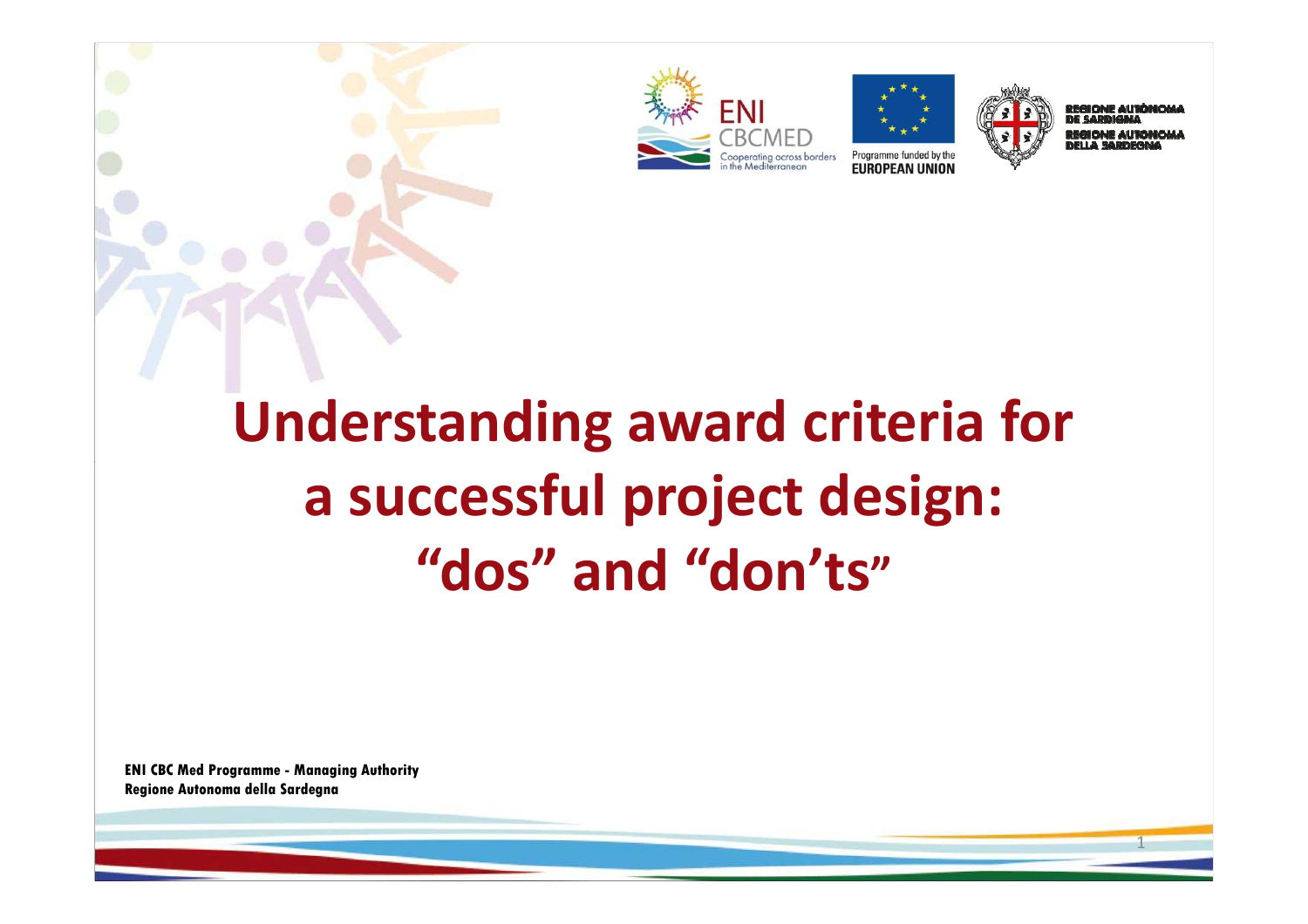#### **STEP 1**

- **A. Administrative Check**
- **(30 points)Threshold: 18/30** • **RELEVANCE B. Strategic Evaluation(20 points) Threshold: 12/20**• **QUALITY OF DESIGN**Only the highest ranked proposals = total EU funds corresponding to twice the budget **STEP 2**available will be admitted to STEP 2**RELEVANCE (30 points)**• **OPERATIONAL AND FINANCIAL CAPACITY (20 points- 12/20)** • **EFFECTIVENESS (20 points) A. Operational evaluation**• **SUSTAINABILITY (15 points)** • **COST EFFECTIVENESS(15 points) TOTAL: 100 POINTSB. Eligibility verification – Hard Copies**  FNI **Dreammen** funded buthe **2**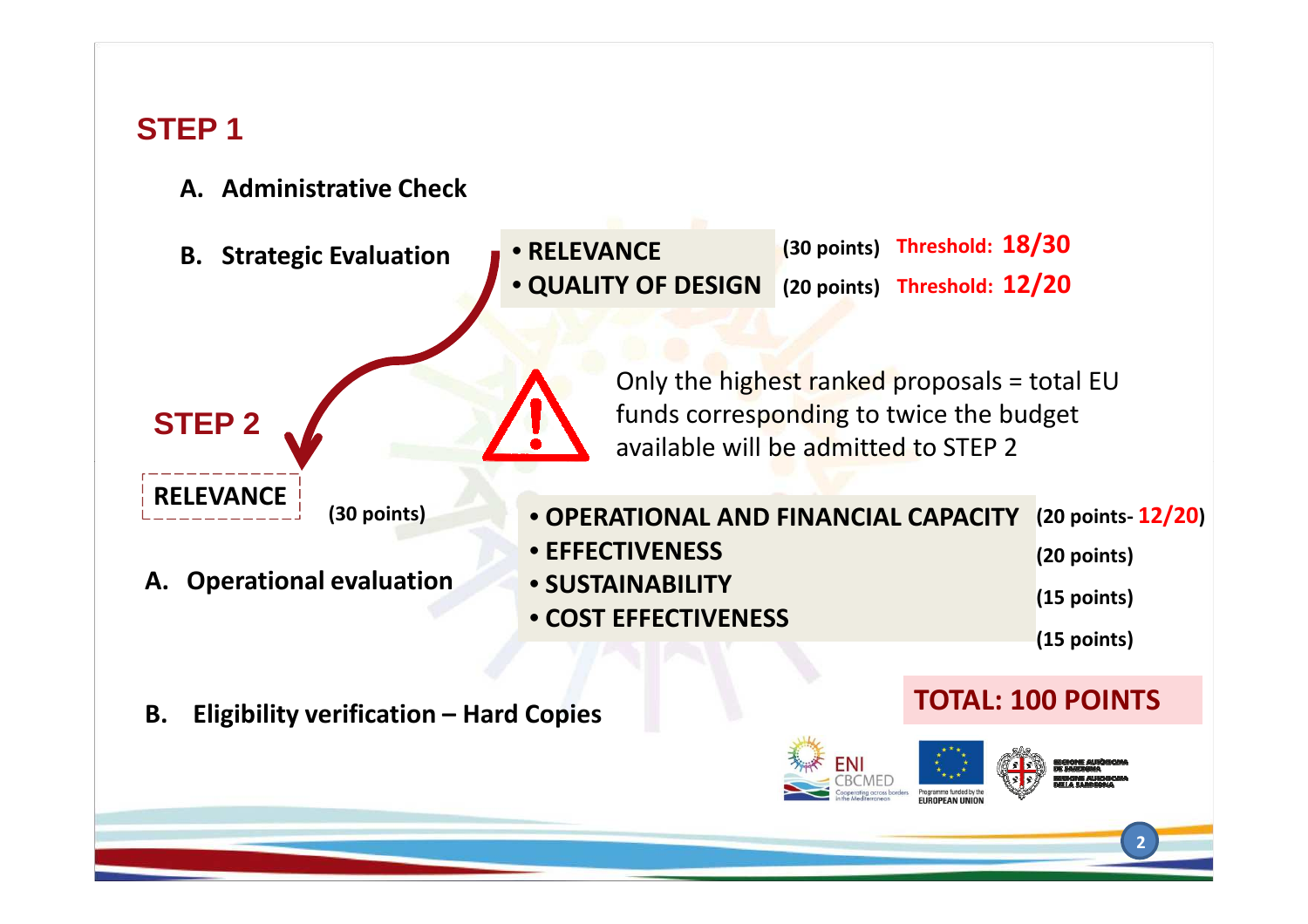#### **The evaluation process at a glanceOne procedure - Two step evaluation**

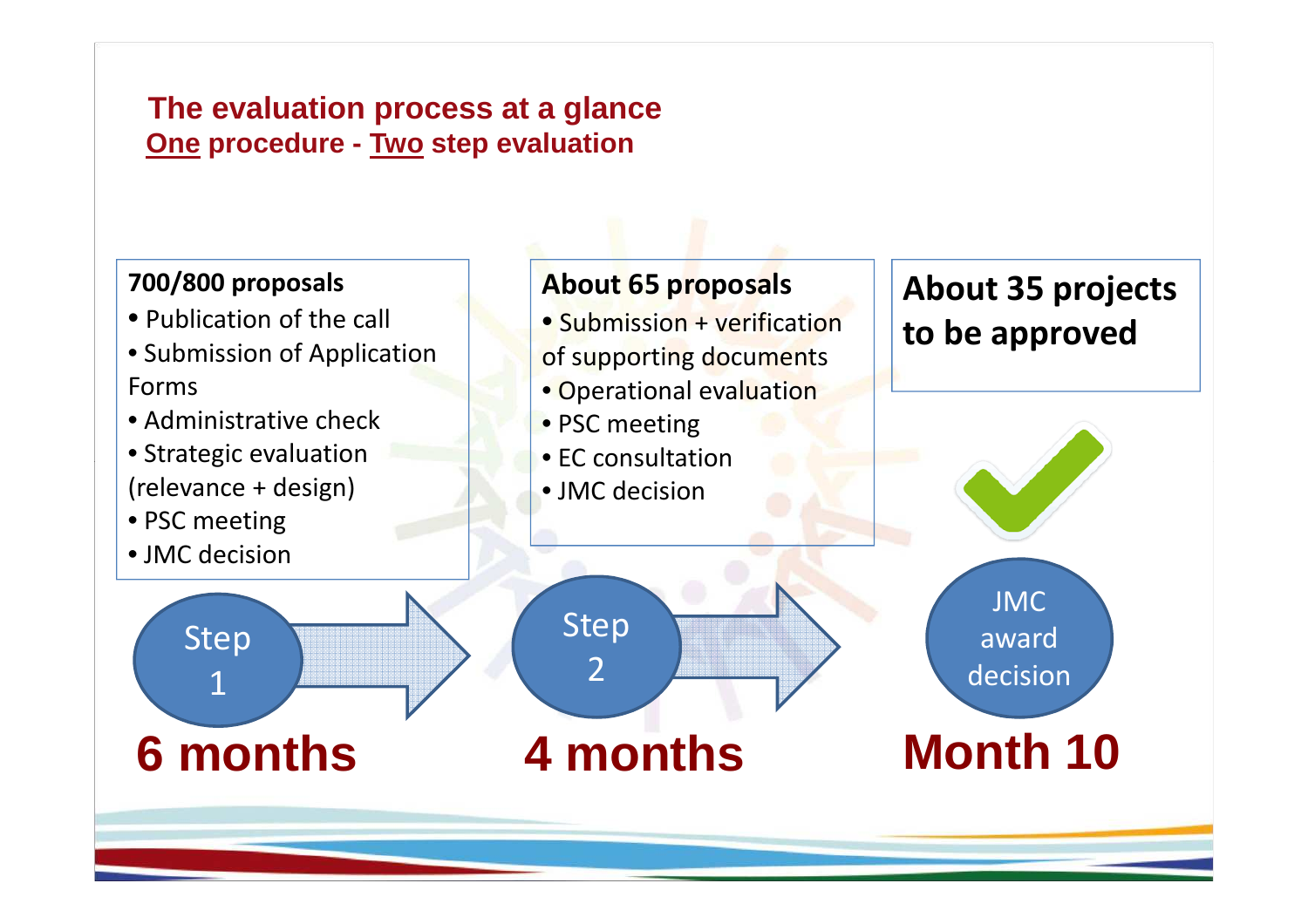## **Focus on recommendations: what are the most challenging award criteria from the applicant's perspective?**

#### **Foreword**

- • Lessons Learned (LL) from selection process carried out under the ENPI CBC Med Programme provided the ground for these recommendations
- • The 25 recommendations address MAINLY the criteria with the lowest scores in the previous ENPI CBC Med selection process
- •Numbers in brackets refer to the sections of the courtesy form

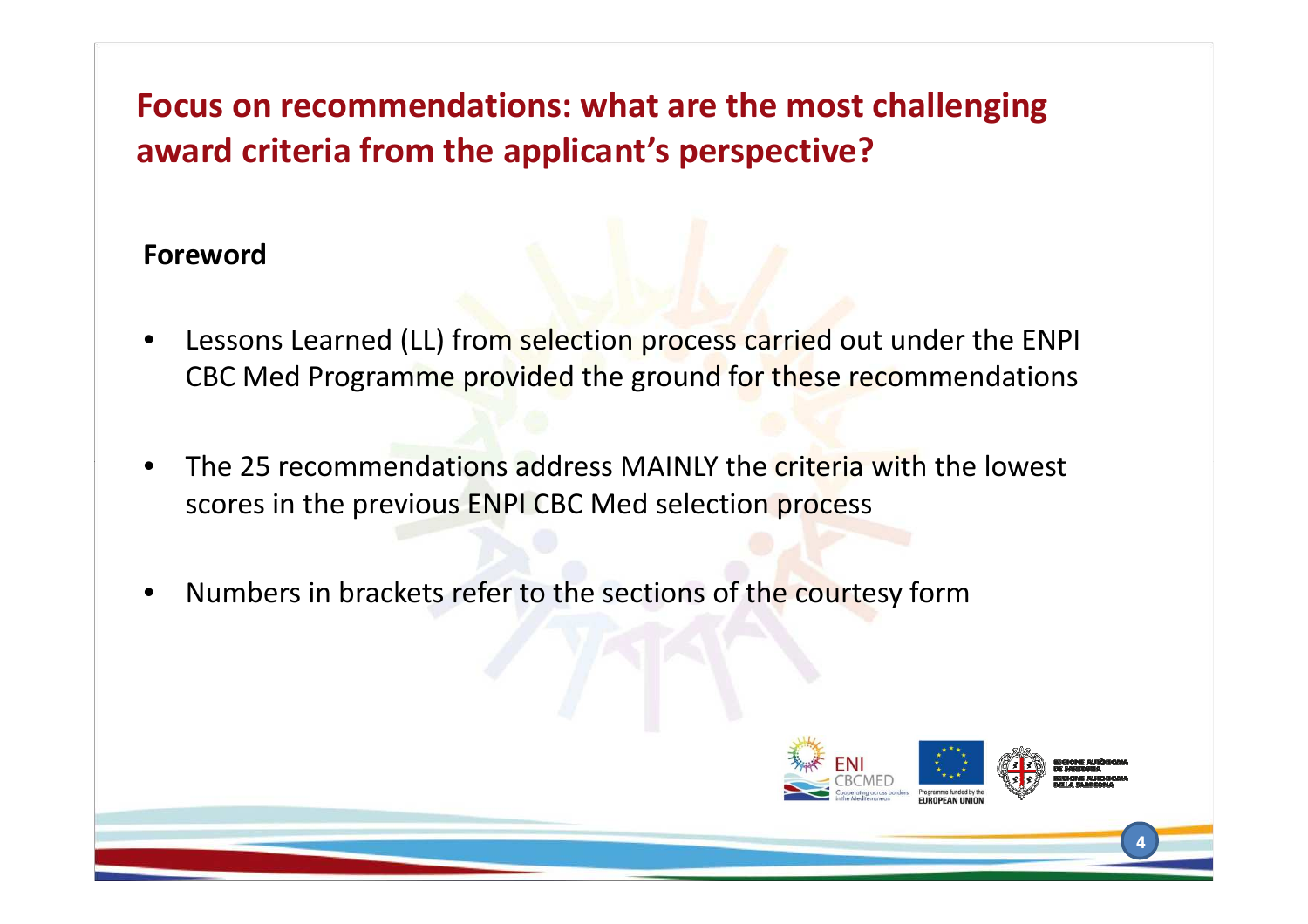## **Step 1A: Administrative check of project proposal (1/1)**

**Administrative check**

**LL: Under the ENPI CBC Med Programme, a relevant percentage of proposals failed in this step. The eAF is expected to reduce the number of applications rejected for administrative criteria, but you should:**

R1. Devote a dedicated staff member in your team to check and collect requested documents (declarations). **DON'T WAIT UNTIL LAST MINUTE**;

R2. Read carefully the **Joint Operational Programme and the Guidelines** and share constraints with your potential partners BEFORE the final decision on the composition of the partnership: are the potential partners in the position to provide the requestedinformation and documents?

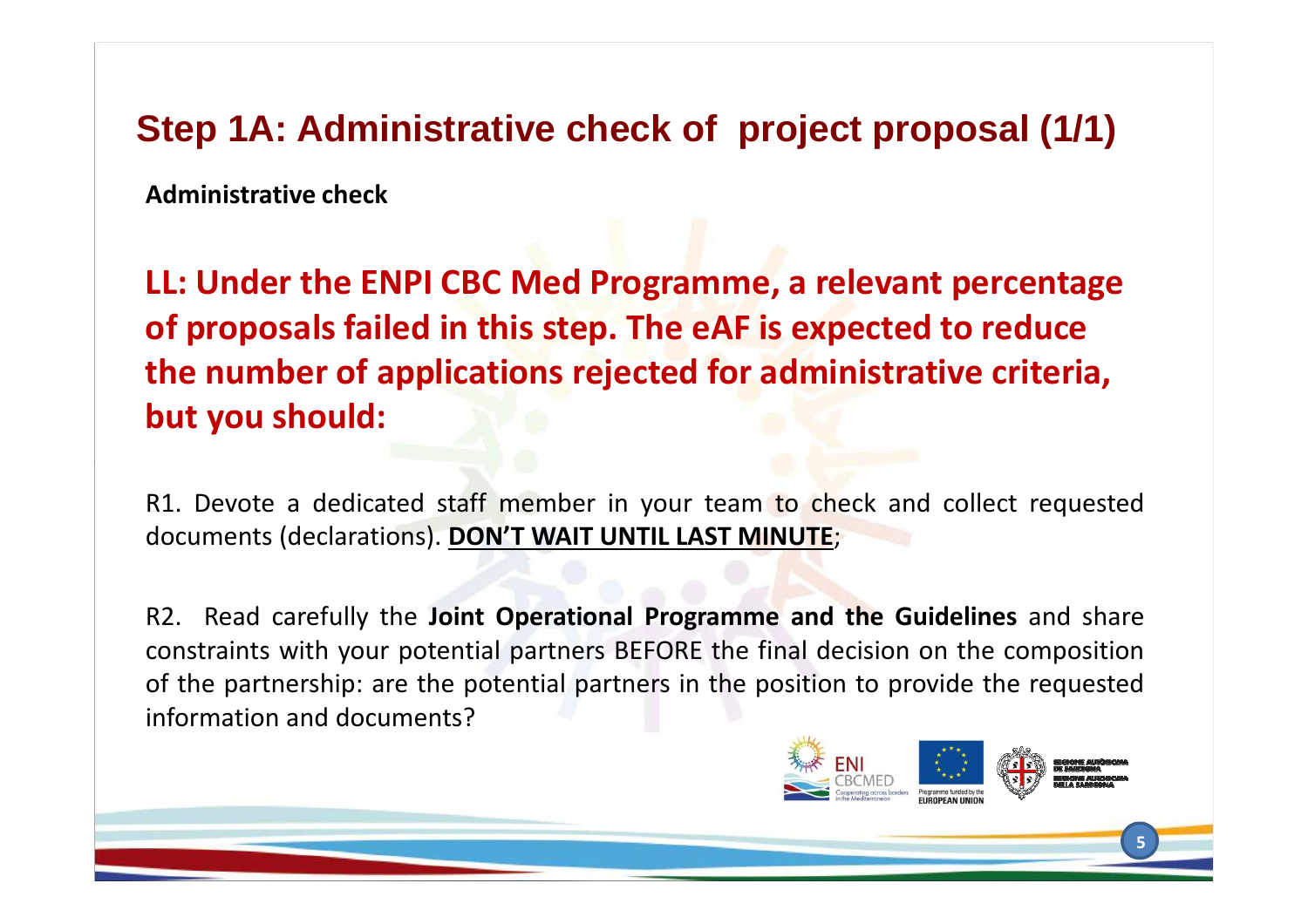#### **Step 1B: Strategic evaluation (1/5)Relevance – Max score 30 points (threshold 18/30)**

Analysis of the **problems and needs** at Mediterranean Sea Basin level to outline **how the project contributes to the selected thematic objective(s) and priority1.1 Coherence with the Programme**

#### **1.3 Target groups**

**Needs** of selected **target groups** and final **beneficiaries are well addressed** to **get them fully involved**

#### **1.5 Synergies**

The **existing knowledge** and **results achieved** in the same sector / territories are considered to **foster synergies** 

**The cross-border added value is clear as** why cooperation is needed; **wha**<sup>t</sup>will be **changed 1.2 CBC added value**

Cross-border added value criterion counts double!

#### **1.4 Innovation**

**Valuable, new and innovative solutions** that go **beyond the existing practices**

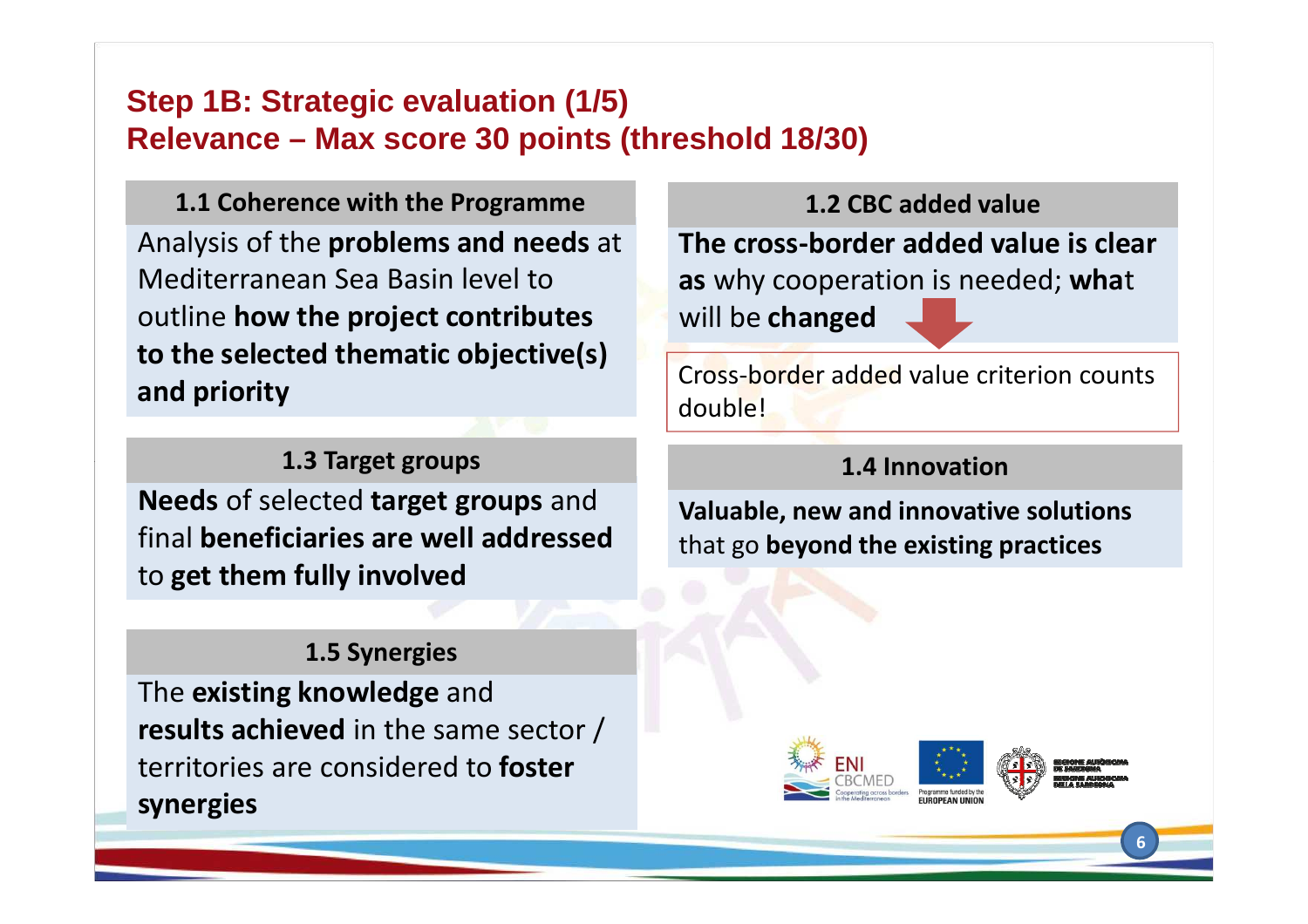**Step 1B: Strategic evaluation (2/5)**

#### **1. Relevance**

#### **LL: This award criterion is a key to success**

R3. Explain the **"Cross-Border Cooperation"** (CBC) added value (1.2): **ENI is <sup>a</sup> CBC Programme**, not <sup>a</sup> development cooperation initiative. Therefore, rather than clarifying only "why the project is needed" in <sup>a</sup> given area, **focus on commonneeds and how to share ideas and solutions**

R4. Identify your **final beneficiaries** and explain how their needs are detected (1.5), instead of including general statements (i.e. search for reliable source of information and include quantitative data)

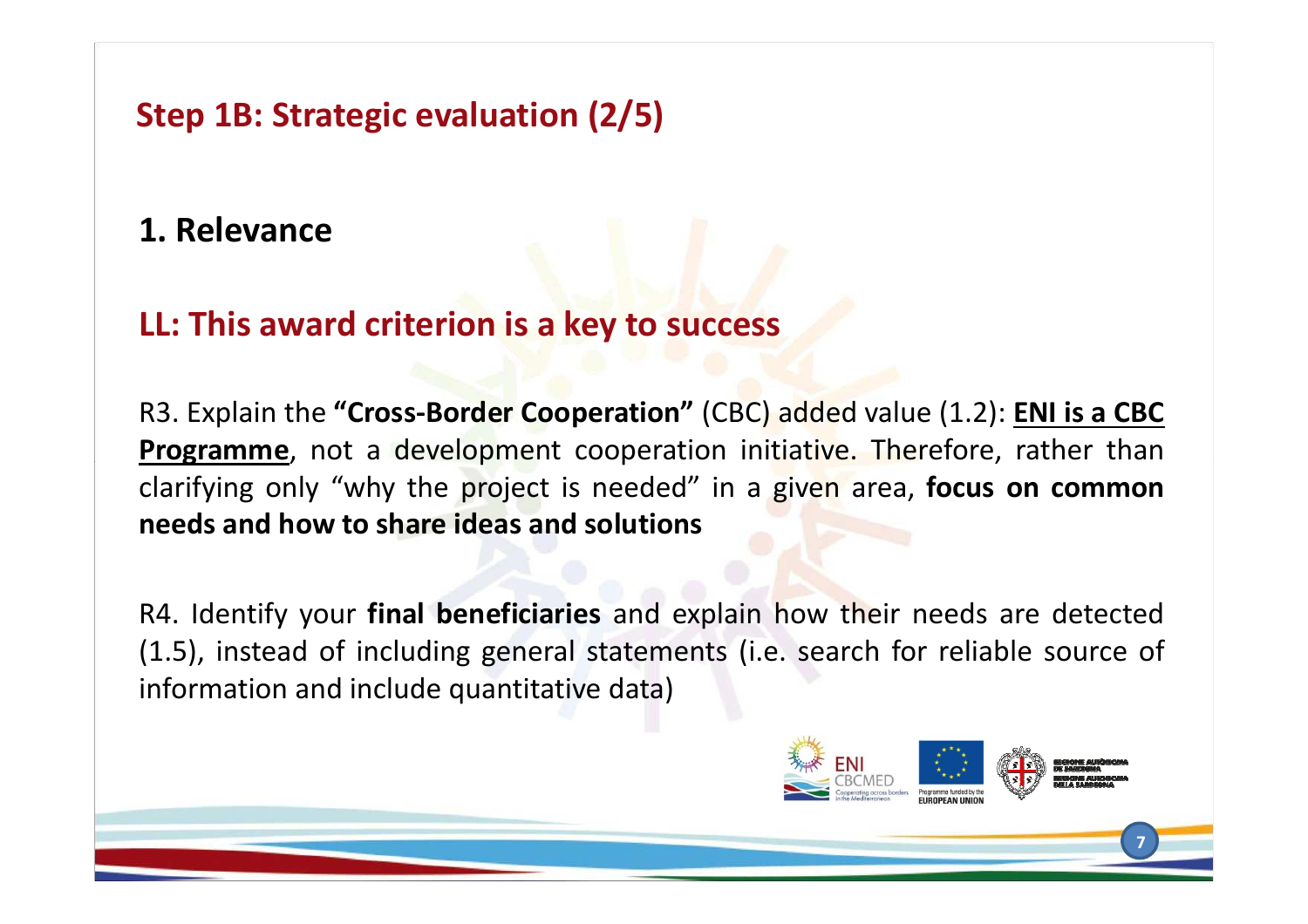## **Step 1B: Strategic evaluation (3/5)**

## **1. Relevance**

- R5. Describe the expected changes (1.3) and how the **institutional capacity building** and people-to-people cooperation will contribute to the achievement of your objectives (1.4) e.g.: "by the end of the project, the mayors of the villages will be able to launch calls for proposals for the identification of new private houses to be *part of the Community Hotel created under project <sup>X</sup>*
- R6. Describe and **quantify your target groups** and select their needs
- R7. Explain the operational synergies with other projects e.g.: the survey carried out by *project "X" will be helpful for …, since ...* instead of providing <sup>a</sup> list of project names (1.8)
- R8. Describe the **role of each partner** (2.3), and do not draft <sup>a</sup> simple list of partners without highlighting their complementarity

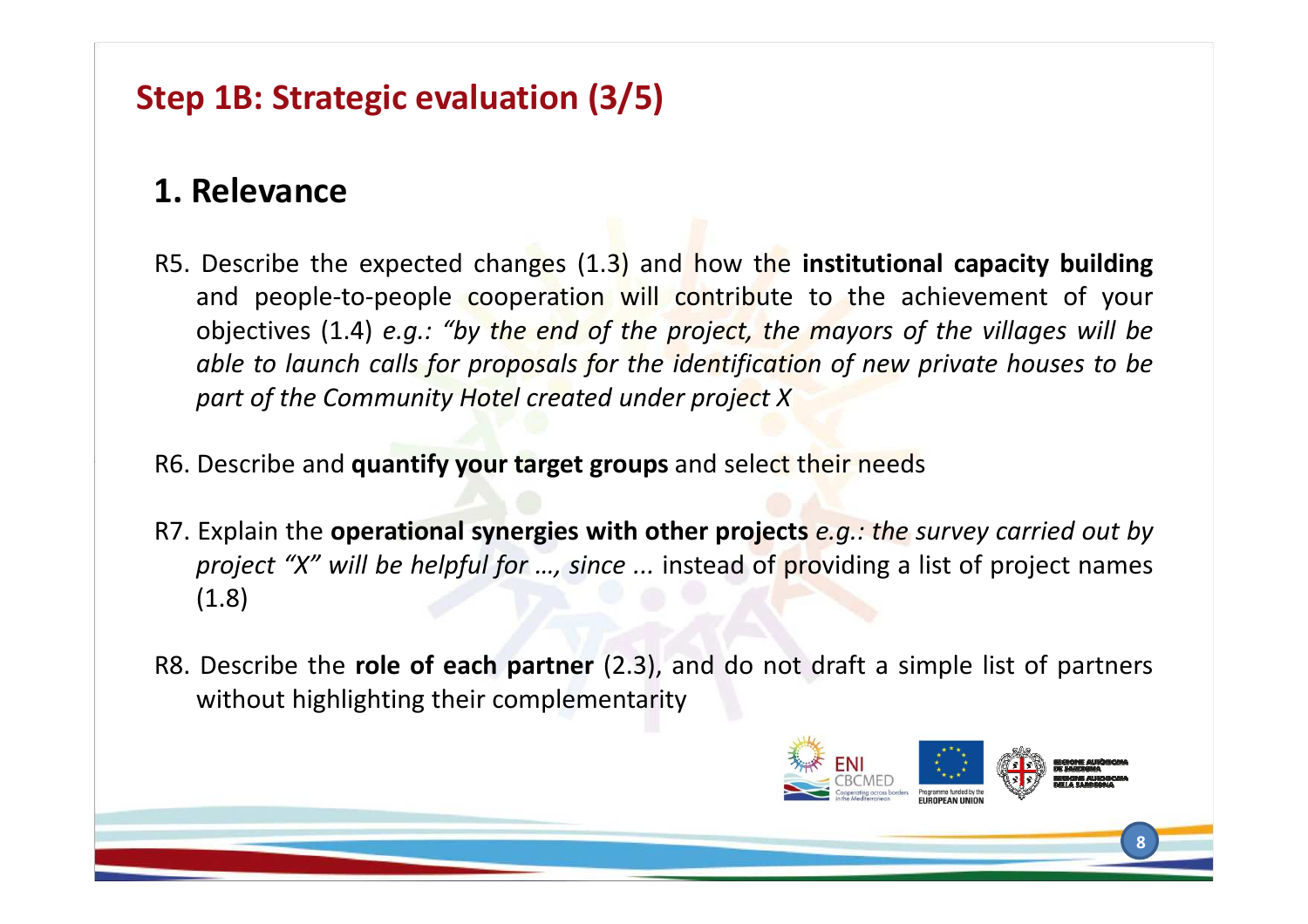## **Step 1B: Strategic evaluation (4/5)Quality of design – Max score 20 points (threshold 12/20)**

**Consistency of foreseen project outputs** with the **needs of the target groups2.1 Outputs, needs**

#### **2.3 Partnership**

Coherence of each **partner's competences**, experience and expertise with its **planned contribution** to the **objectives, expected results** and**outputs**

#### **2.2 Result indicators**

**Quantification** of the results indicators is **realistic**; results must be **achievable** with the **planned financial resources**

#### **2.4 Outputs, results, planning**

**Output contribution** to the achievement of the **expected results and desired impact**; **time-frame** for the delivery of the proposed outputs logically connected and realistically planned; **external conditions** / potential risks described

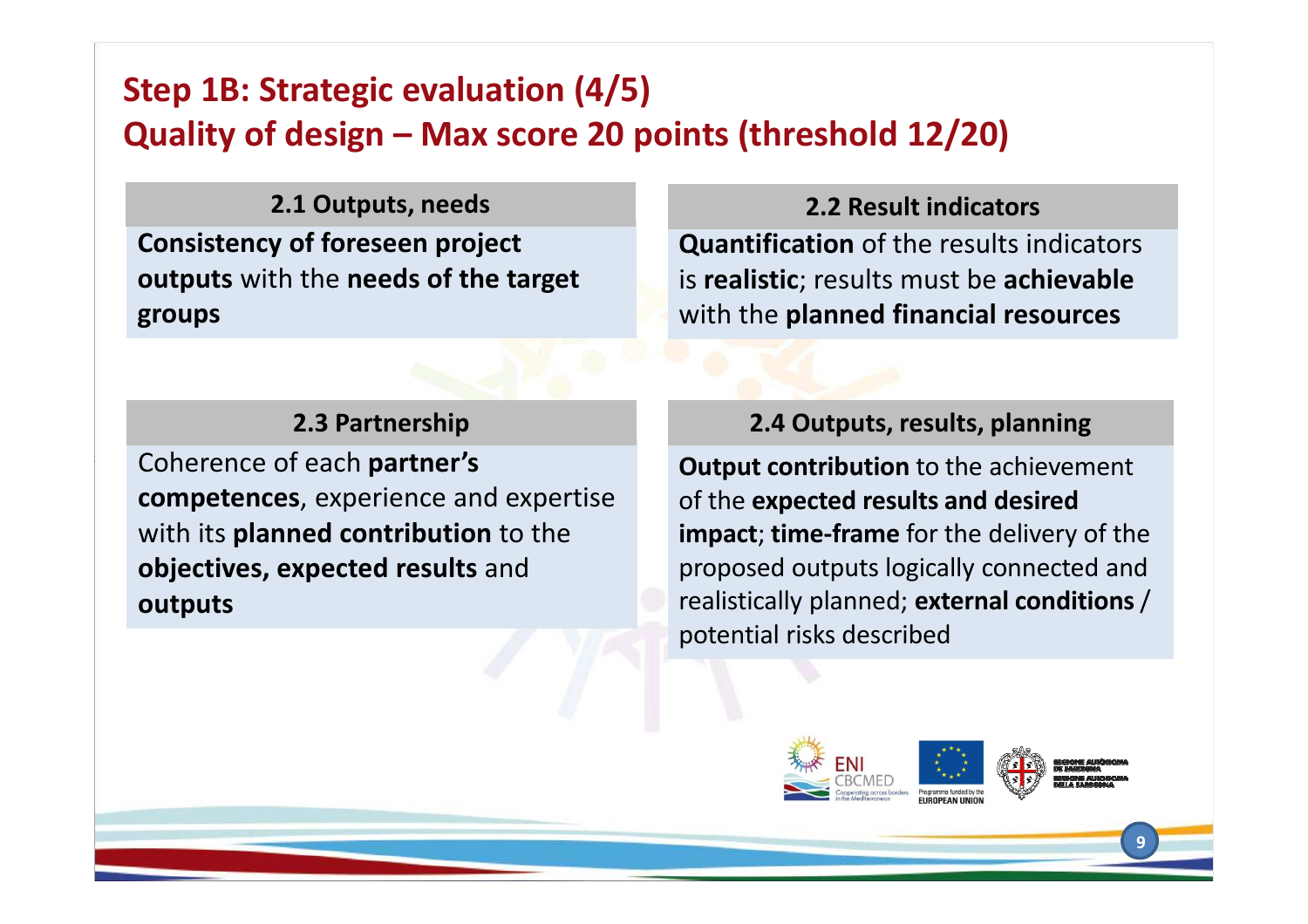## **Step 1B: Strategic evaluation (5/5)**

## **2. Quality of design**

LL: Successful projects **think out-of-the-box** to design their logical frameworks. Focus on the Programme expected results and choose your innovative outputs

R9. Describe your outputs and consider that they must contribute to the Programme indicators (i.e. **at least one Programme expected result** and one output indicator)

R10. Explain the **competences** of each partner with respect to the EU and MPC scenario, and highlight complementarity within the partnership (2.3.3): The assessor of your proposal should be able to grasp: "*why this partner is necessary for the project*"

R11. Ensure **coherence** between **project outputs** and identified **needs**

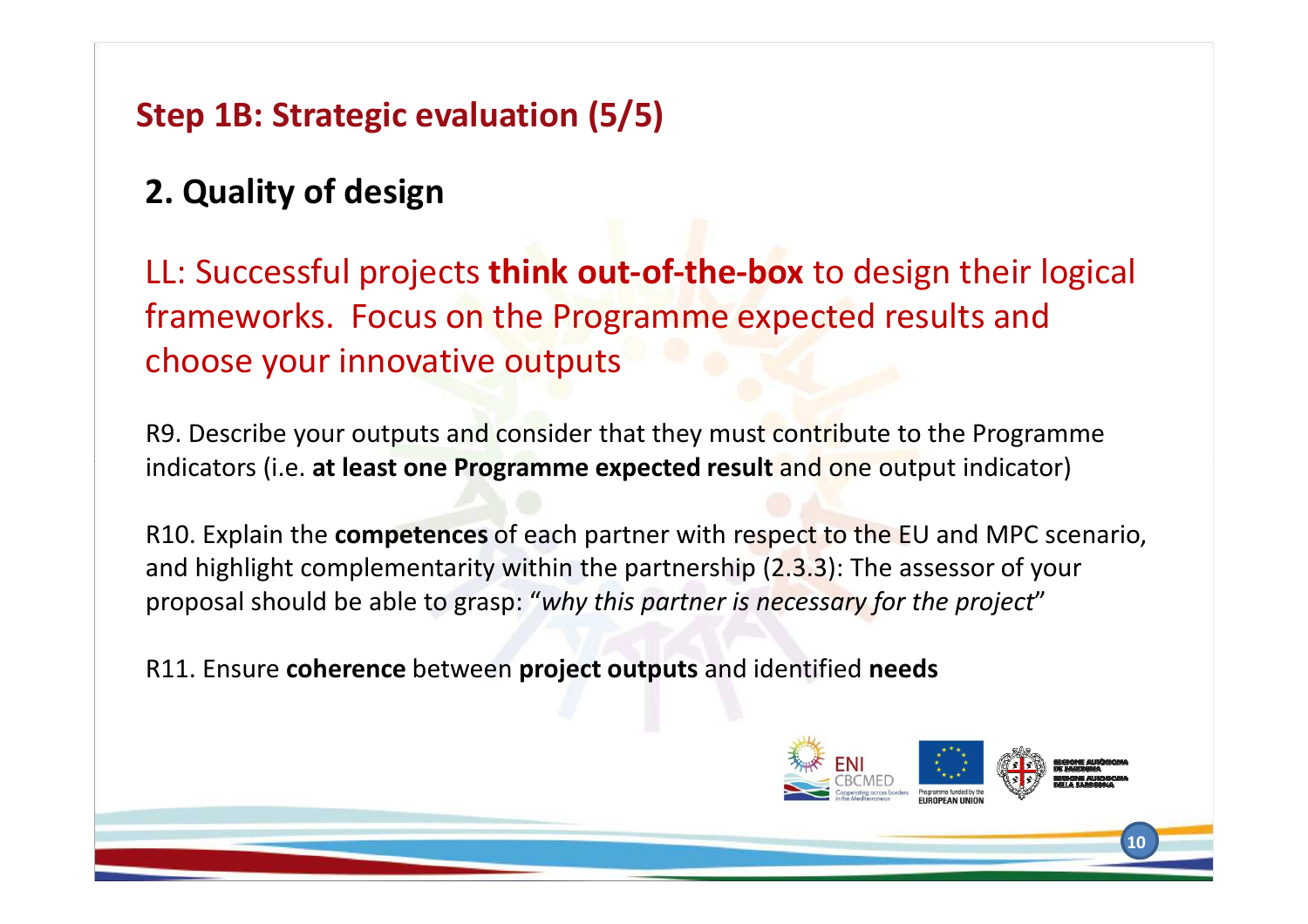## **3. Environmental screening (1/2)**

Under ENPI CBC Med environmental screening was required at the Programme level. In ENI CBC Med, it is requested at project level.

Remember that there are up to **<sup>4</sup> levels of environmental checks** (see next slide)

Proposals including **an infrastructure with <sup>a</sup> yunit cost of <sup>&</sup>gt; 1M€** are immediately required to submit the detailed check list available as annex <sup>C</sup> in the courtesy form / eAF

R12. **Start ASAP to collect the required documents** for environmental permits, if needed. They may require months to be released

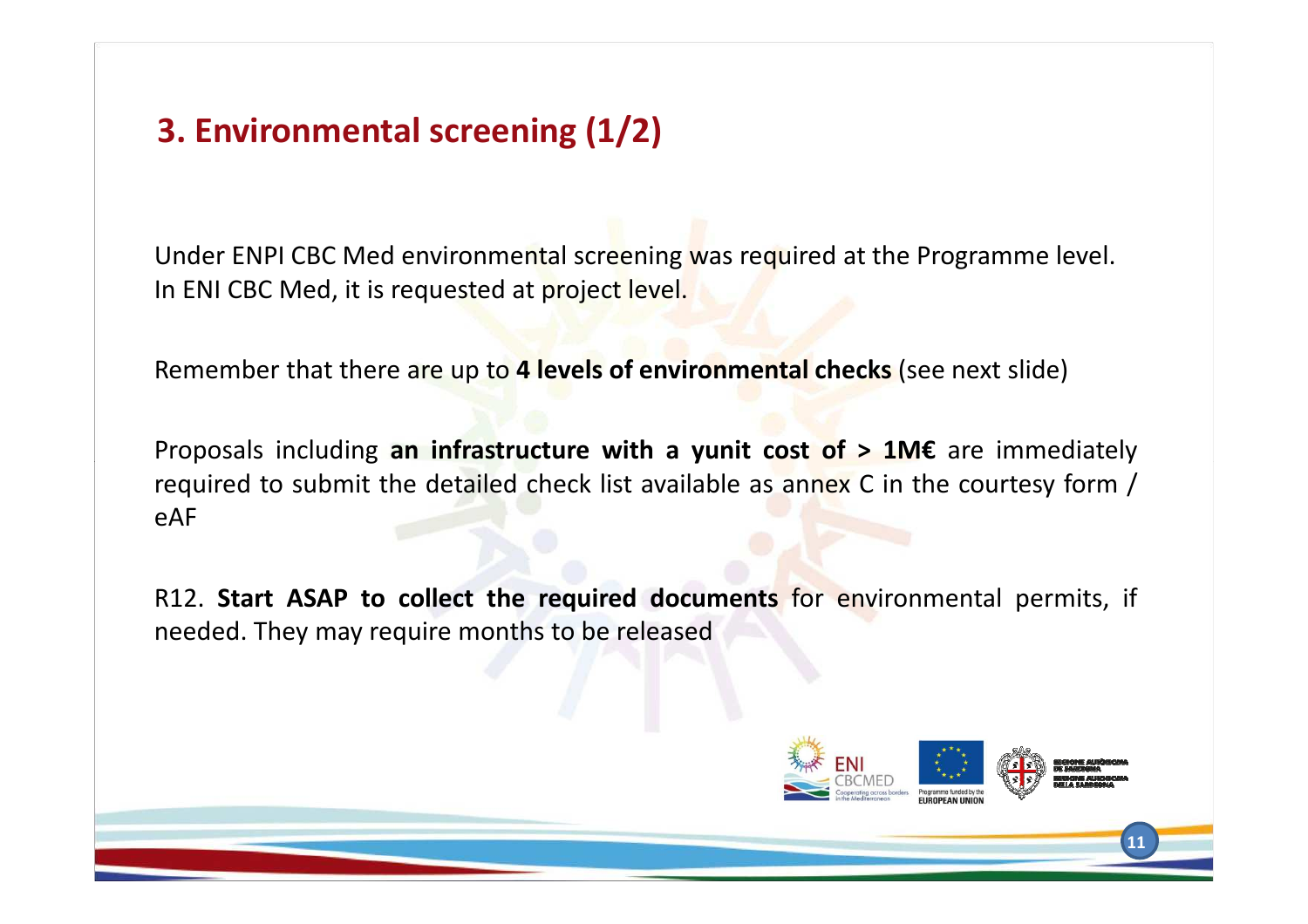## **Environmental screening (2/2)What is needed?**



All proposals are required to identify the output(s) that might have a positive/negative impact on the environment. The MA reviews the content and may ask further information/documents, or to fill in checklists A, B or C as the case may be.

Proposals submitted under one of the following priorities: 1.1; 1.2; 1.3; 4.1; 4.2; 4.3; 4.4 **must fill in the Check list A**.

The MA may ask to fill in this check list for any proposal submitted under other priorities.

Proposals requiring a more detailed assessment (e.g. Infrastructures) **must fill in Checklist B**. Based on the information provided, the MA may require to also fill in the Checklist C.

Proposals needing a more detailed assessment and those including an infrastructure of at least 1 million euro (according to art. 43 of the IRs) are required to submit the Checklist C.

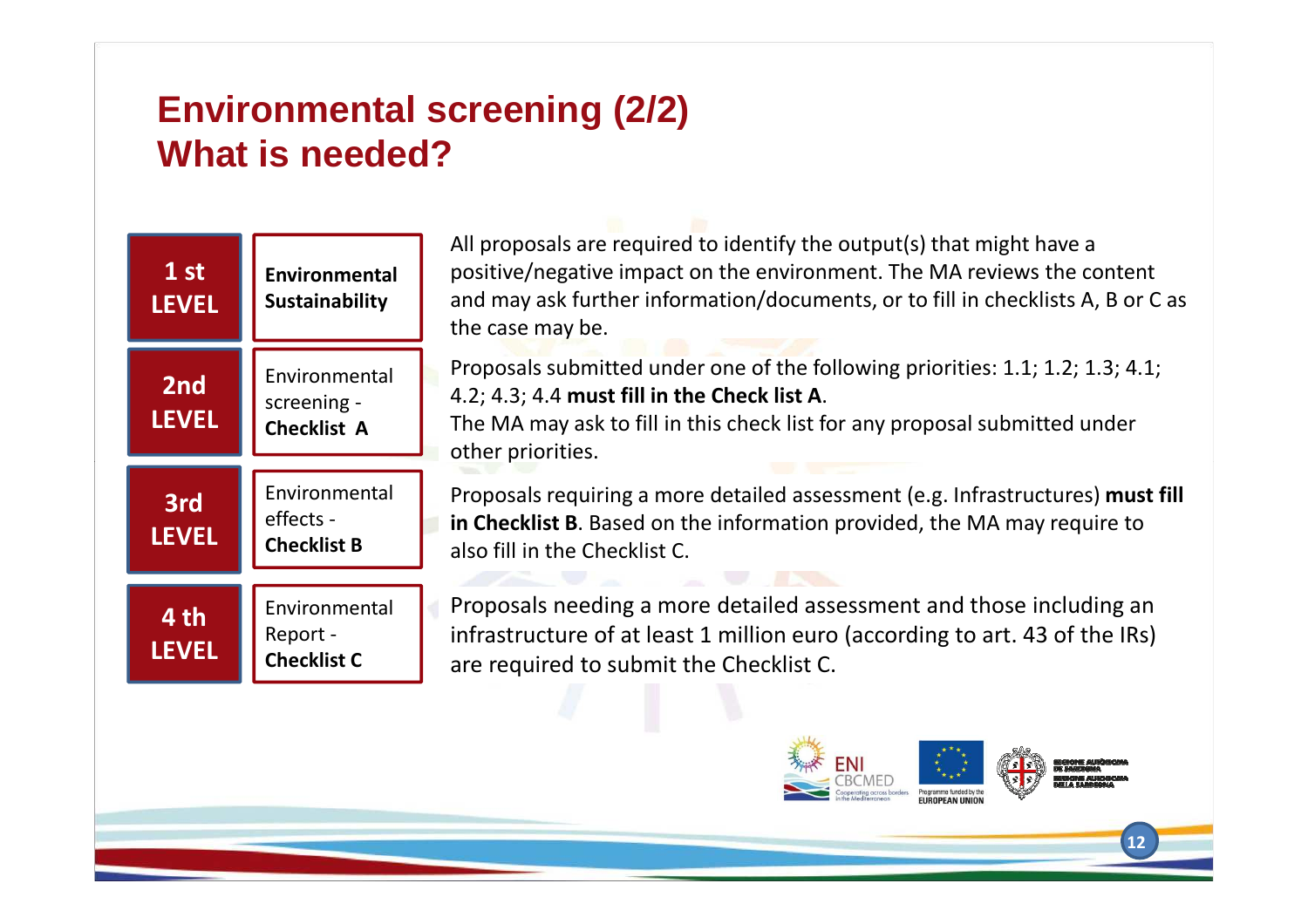**Operational and financial capacity – Max score 20 points (threshold 12/20)**

#### **3.1 Role and tasks**

**Clear distribution** of tasks within the partnership and **active contribution** of all partners to the achievement of the project objectives

#### **3.2 Expertise**

**Complementarity of competences and expertise** within the partnership

#### **3.3 Management**

**Adequate management capacities (staff, requirement)** of the Applicant and the partners to implement the project

#### **3.4 Financial capacity**

Adequate financial resources to ensure **cash-flows** throughout the project; consistency between the sum to be managed and actual financial capacity

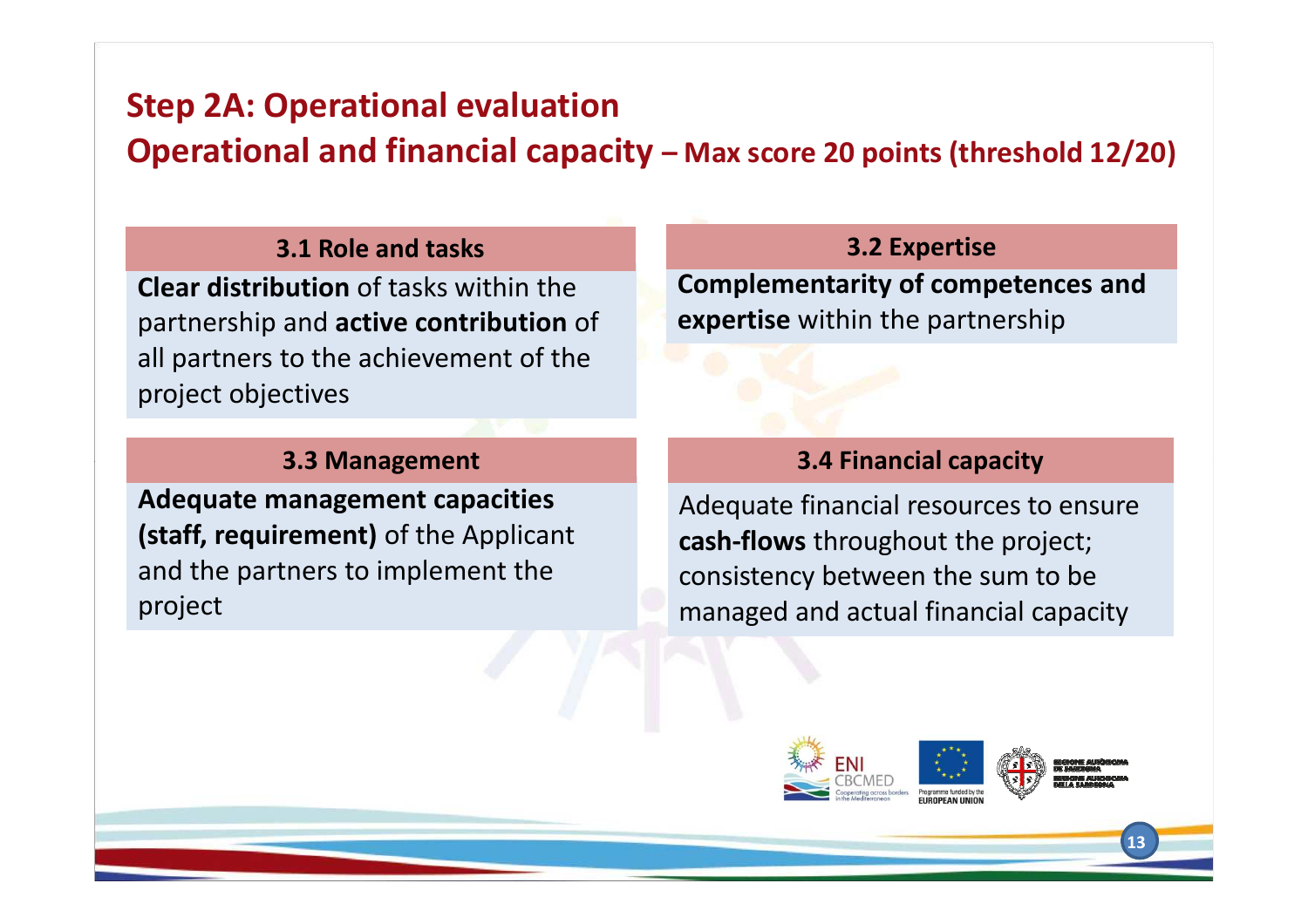## **4. Operational and Financial Capacity**

## LL: The criterion with the lowest success rate in the ENPI CBC Med Programme

R.13. Demonstrate that **each** partner has <sup>a</sup> stable and sufficient financial capacity (FC) to ensure <sup>a</sup> positive cash-flow. Partners with insufficient financial capacity affect project evaluation; evidence of financial capacity is <sup>a</sup> self-statement do be uploaded in the "Document section" of the e-Form.

R.14. Provide information on how partners complement each other (2.3.3), and what kind of working relations will be established (**who does what**)

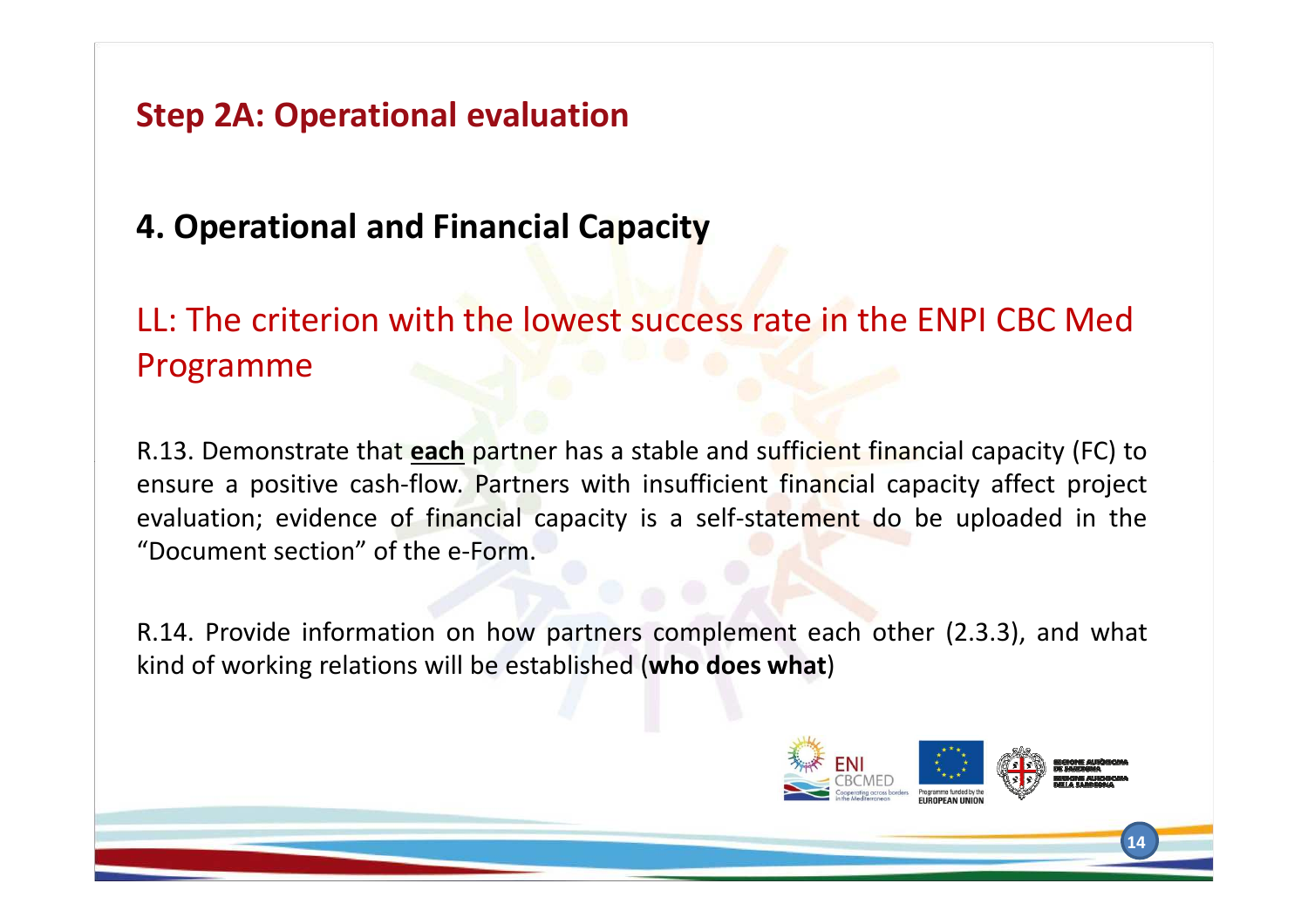#### **Focus on Financial Capacity (FC) (1/2)**

**Key messages:**

- •FC is scored on the basis of four "demanding" criteria related to criteria 3.3 and 3.4 of the evaluation grid: 2 for profit and 2 for non-profit organisations
- • FC will be assessed at partnership level as arithmetical average of the FC of **each**applicant and partners (max. score 3 out of 5 points per each of these 2 criteria)
- $\bullet$ Public bodies and international organisations will get by default max. score
- • Profit, NGOs and non-profit organisations existing since less than 3 years at the date of the launch of the call must provide a bank reference

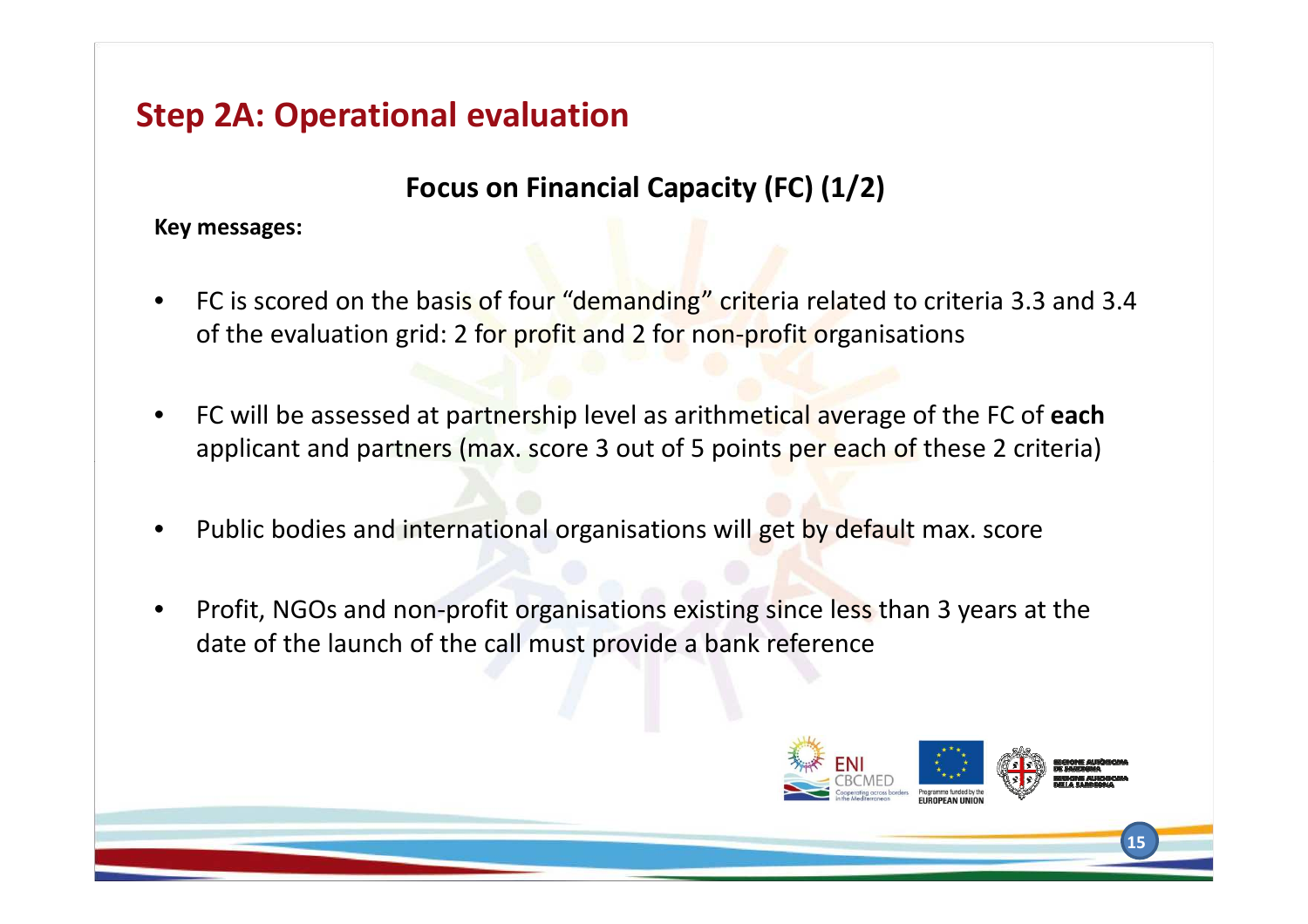#### **Step 2A: Focus on Financial Capacity (FC)**

**Profit organisation: Two Ratios to score: Profitability (criterion 3.3) and Financial independency (criterion 3.4)**

**(Note on financial capacity to be published soon on the Programme website)**

**Profitability ratio (criterion 3.3)** = Net Income (profit or loss) / Total Annual Income

- $\checkmark$  Ratio < to 0% = 0 points (loss)
- $\checkmark$  Ratio from 0 to 2% = 0,5 points
- $\checkmark$  Ratio from 2,01 to 4% = 1 points
- $\checkmark$  Ratio from 4,01 to 6% = 2 points
- $\checkmark$  Ratio > 6,00% = 3 points

#### **Financial Independency ratio (criterion 3.4)** = Own funds / Total liabilities

- $\checkmark$  Ratio < to 20% = 0 points
- $\checkmark$  Ratio from 20 to 30% = 1 points
- $\checkmark$  Ratio from 30 to 40% = 2 points
- $\sqrt{ }$  Ratio > 40%  $=$  3 points

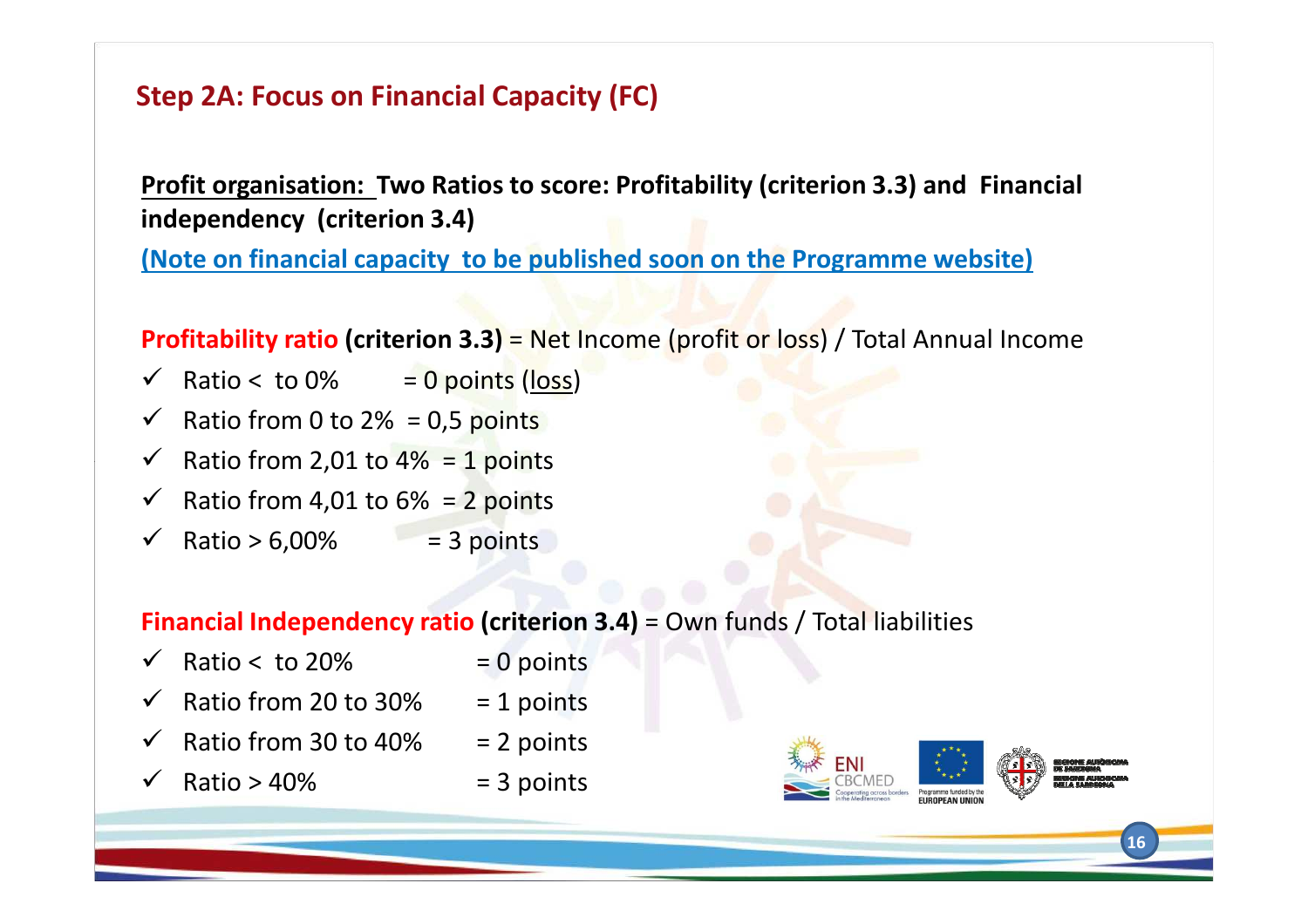## **Step 2A: Focus on Financial Capacity (FC)**

**NO-Profit organisations: Two Ratios to score: Grant dependency ratio (criterion 3.3) and Donor' s Dependency Ratio (criterion 3.4)**

**(Note on financial capacity to be published soon on the Programme website)Grant dependency ratio (criterion 3.3) = (Requested Grant / Project duration)/ Total** Annual Income

- $\overline{\phantom{a}}$  Ratio > 30%  $\overline{\phantom{a}}$  = 0 points  $\checkmark$ Ratio from 20% to 29%  $= 0.5$  points<br>Ratio from 15% to 19%  $= 1$  points
- $\checkmark$ Ratio from  $15\%$  to  $19\%$  = 1 points<br>Ratio from 10 to  $14\%$  = 2 points
- $\checkmark$ Ratio from 10 to  $14\%$  = 2 points<br>Ratio <  $10\%$  = 3 points
- $\checkmark$ Ratio  $< 10\%$

**Donor' s Dependency Ratio (criterion 3.4)** = Incomes from Donors / Total Annual Income

- $\checkmark$  Ratio from 90% to 50% = 0 points
- $\checkmark$ Ratio from 40% to 49%  $= 1$  points<br>Ratio from 30% to 39%  $= 2$  points
- $\checkmark$ Ratio from 30% to 39%  $= 2$  points<br>Ratio < 30%  $= 3$  points
- $\checkmark$ Ratio  $<$  30%

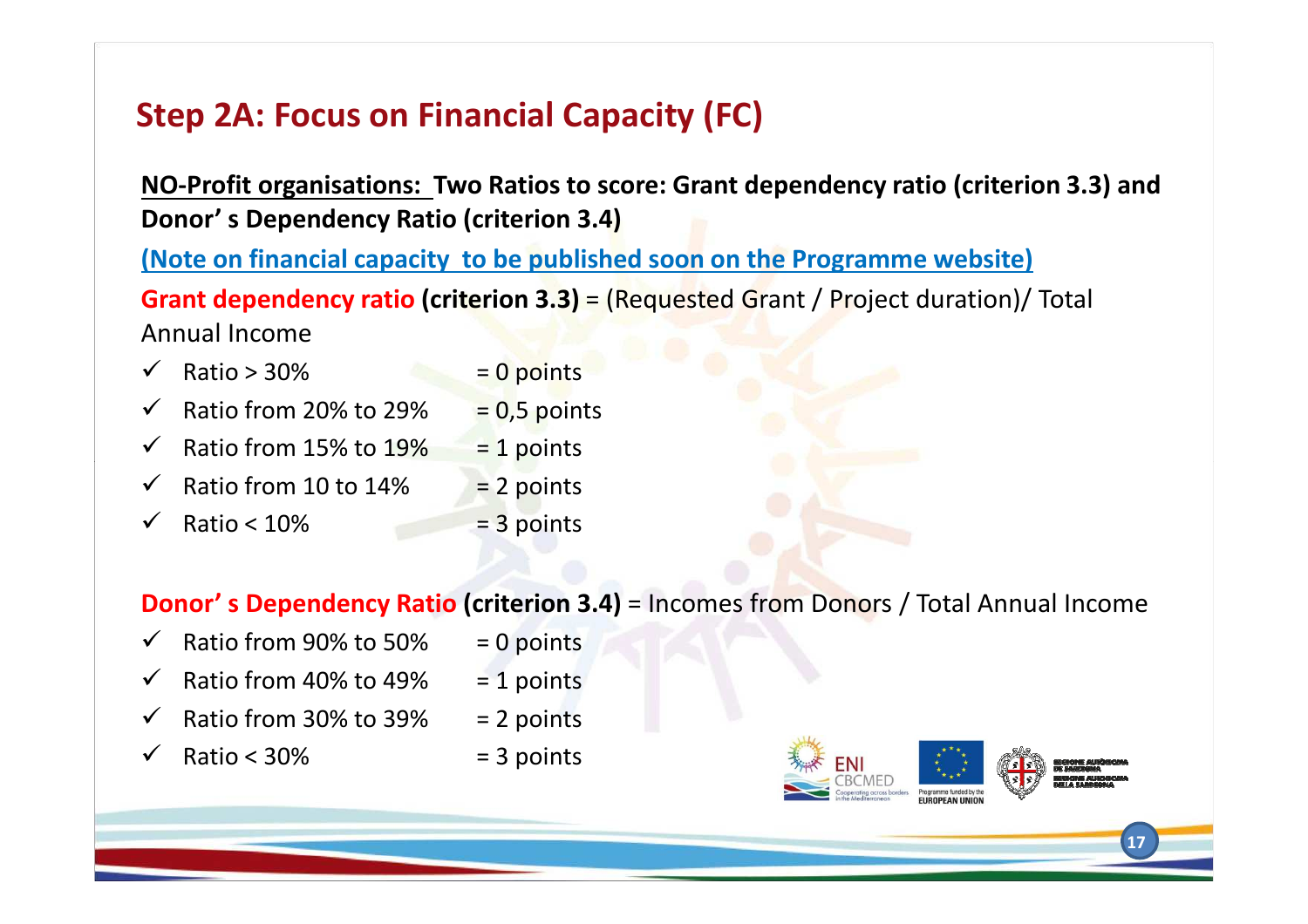## **Step 2A: Operational evaluation Effectiveness – Max score 20 points**

#### **4.1 Methodology**

**Clear and effective** management and coordination methodology

#### **4.2 Indicators**

**Realistic quantification** of results indicators in relation to activities,concerned territories and target groups

#### **4.3 Action plan**

**Logical (sequence), realistic and feasible** action plan

#### **4.4 Communication**

**Communication strategy effective (also from the financial point of view)**to raise **awareness** of target groups and the general audience

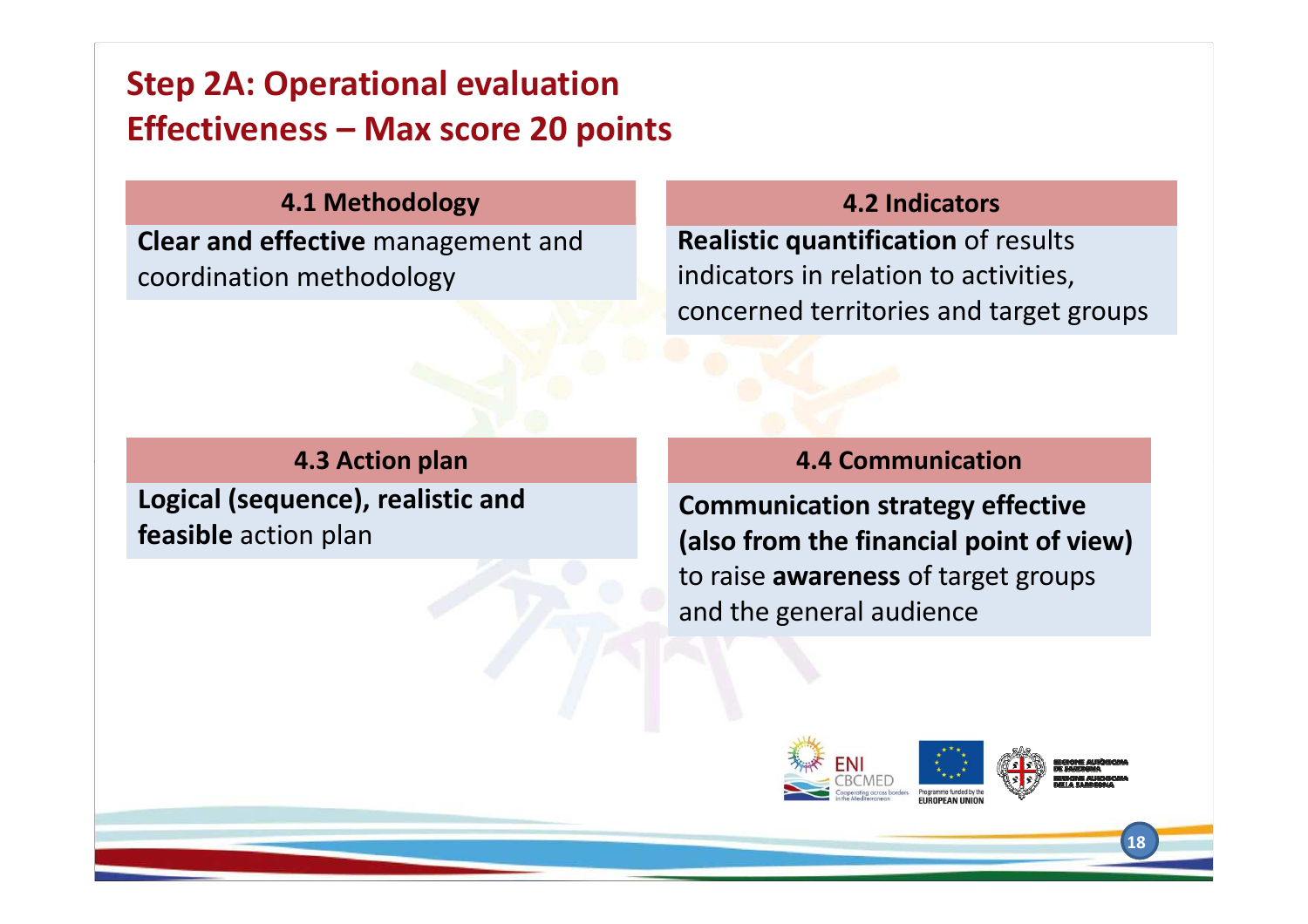- **5. Effectiveness (See WPs)**
- LL: Poor project design means worse project management

R.15 Focus on **technical AND financial management** of your partners (e.g.: double entry bookkeeping system) . Who is in charge for timely reporting?

**Golden rule: no timely reporting = no money!**

R.16 Identify **staff in charge of procurement procedures**. Limited attention to this task may severely delay project implementation

R.17 Describe the **internal monitoring arrangements** foreseen (5.1), who is in charge of it and how the monitoring influences the decision making system

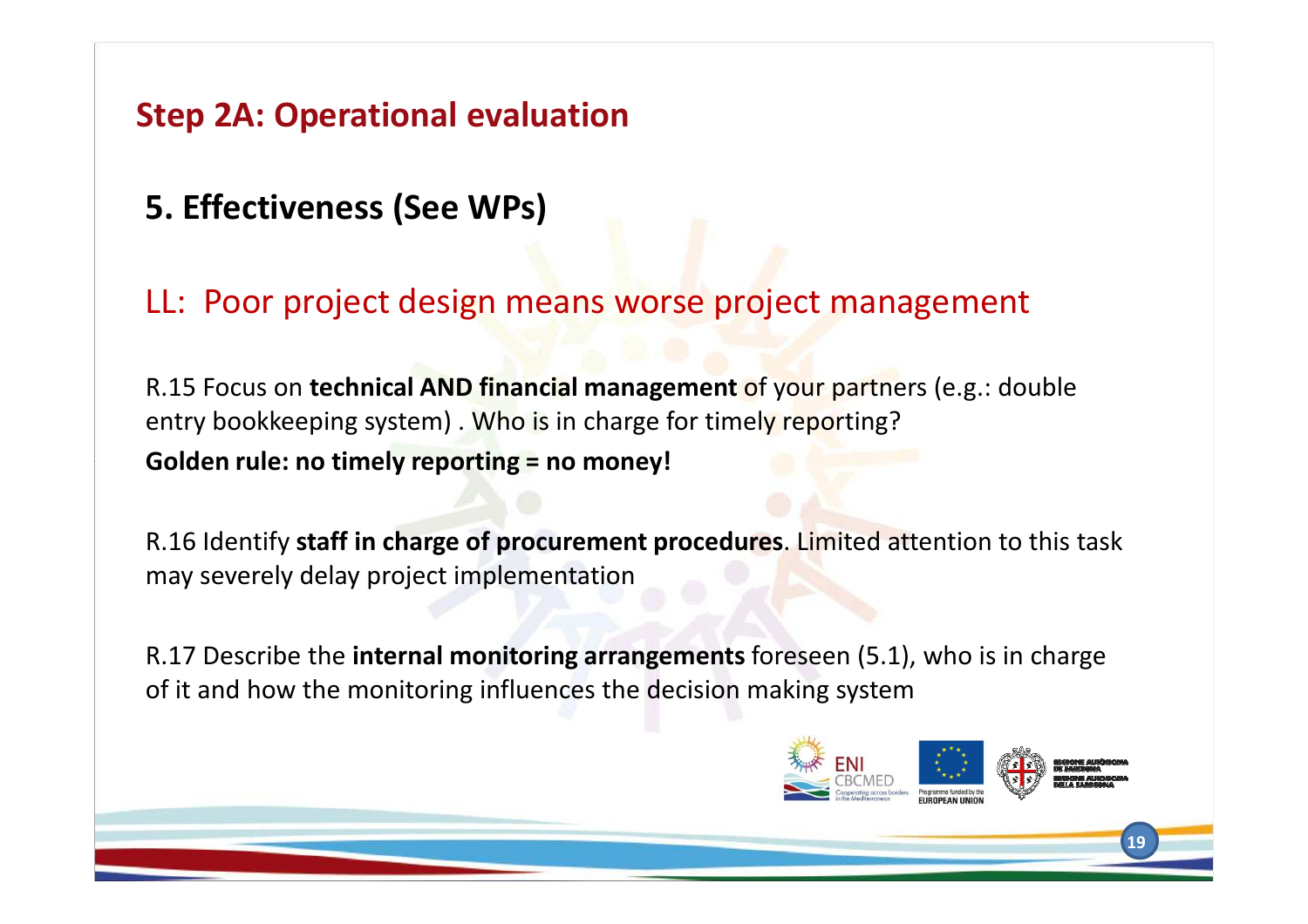## **5. Effectiveness (See WPs)**

R.18 Identify the **PPs/staff in charge of ALL WPs** and able to support all reporting tasks (i.e. draft of the intermediate/final reports), up to the end of the project implementation period (WP1)

R.19 Details the structure of the **communication strategy**, bearing in mind the newfunctionalities of the ENI CBC Med web site, cost effectiveness, the network of journalists you will involve, and the evaluation tools that you will apply to the communication strategy (WP2)

R.20 Explain the communication plan and **capitalization of results** in concrete terms: e.g. the launch of an association, membership to existing networks, the transfer of the management of infrastructures to local authorities, etc. (WP2)

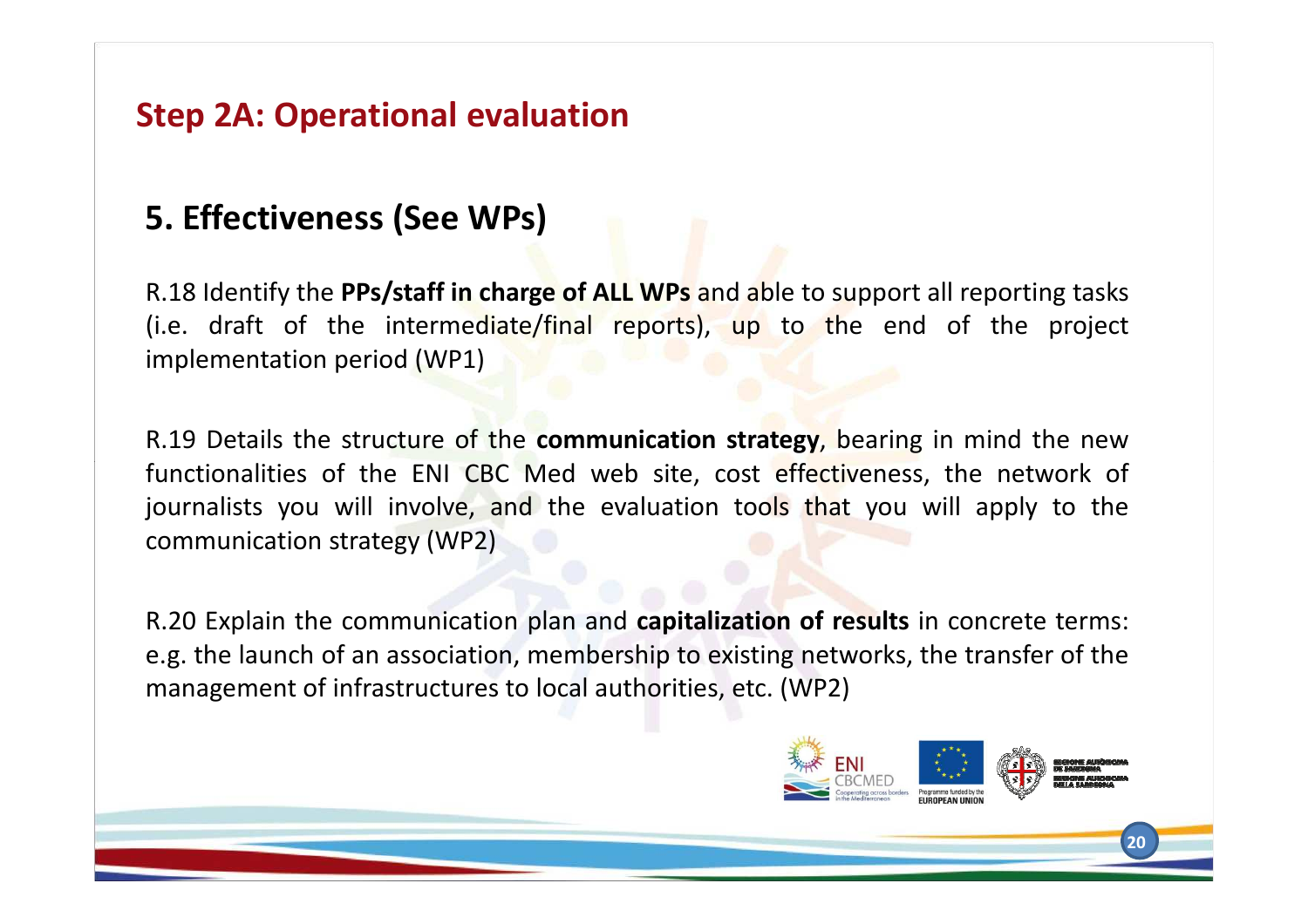## **Step 2A: Operational evaluation Sustainability – Max score 15 points**

#### **5.1 Multiplier effects**

**Scale of multiplier effects** (local, regional national, Mediterranean). Effective actions to **transfer and capitalize** on the results

**At financial, institutional, policy and environmental level5.2 Sustainability**

 **This criterion counts double !**

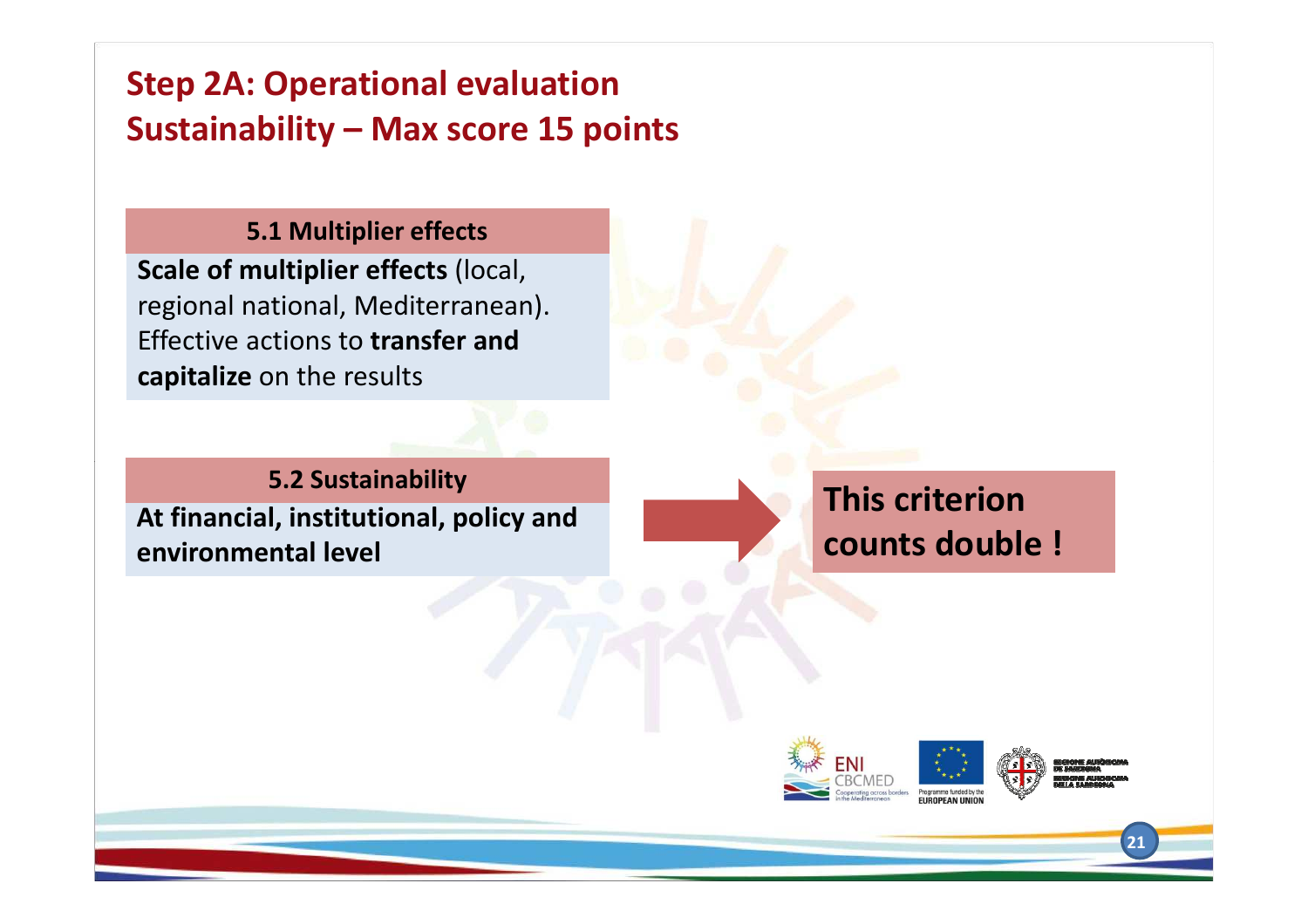## **6. Sustainability (6.1 – 6.3)**

LL: Projects tend to approach the **sustainability process** at the implementation phase rather than during the design

R.21 Describe the **multiplier effect at BOTH EU and MPC** level (6.1), rather than only on one side of the Mediterranean basin (6.2)

R.22 Explain the **practical arrangements** you envisage to implement, instead of making general statements without tangible evidences

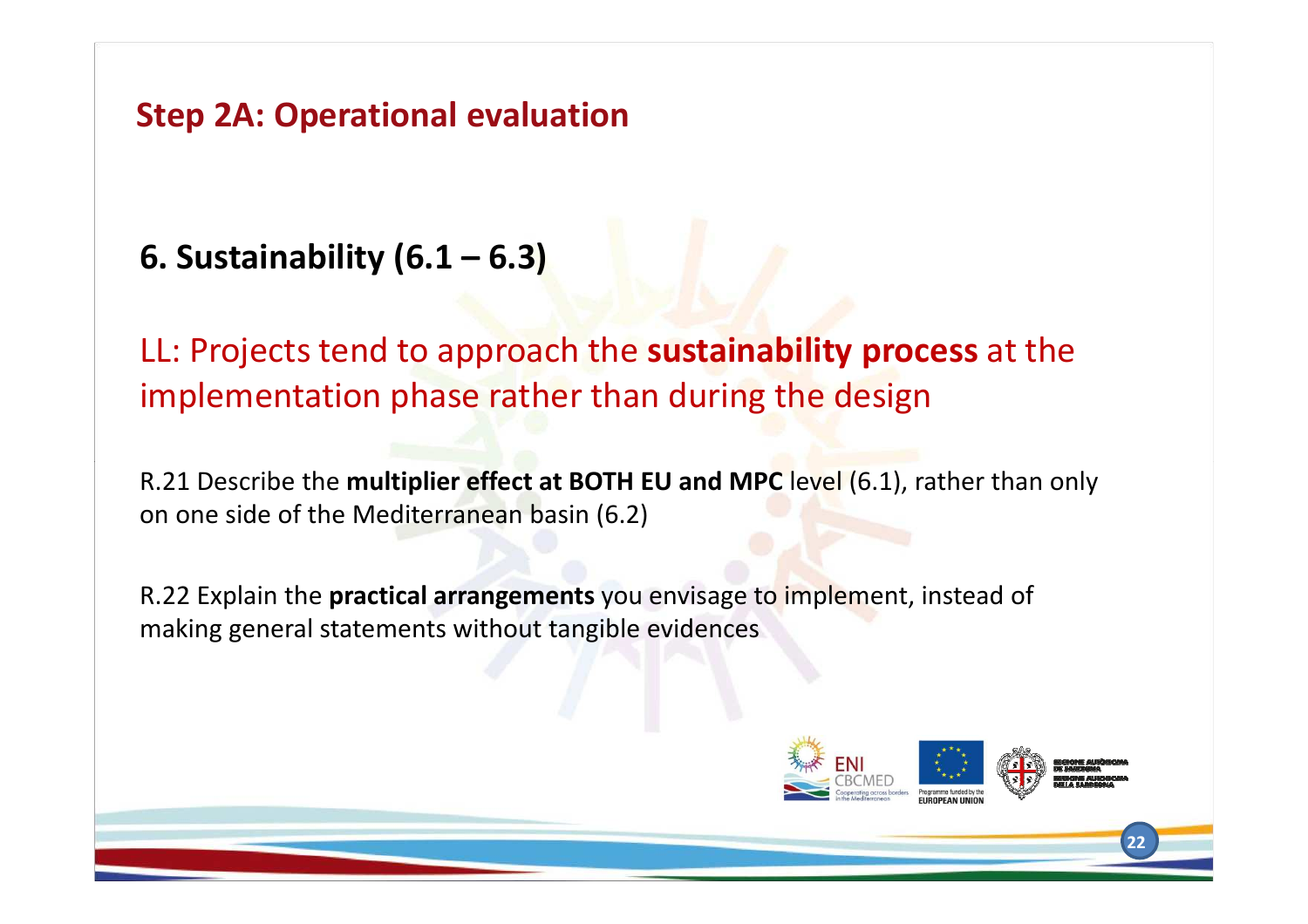## **Step 2A: Operational evaluation (1/10)Cost effectiveness – Max score 15 points**

#### **6.1 Work packages**

**Financial allocation** per work package **consistent** with foreseen activities and **outputs**. Costs **realistic, necessary and justified**

#### **6.3 Design of the budget**

**Logical distribution** of budget among partners and along the project **to achieve the expected results and ensure cash flows**

**Satisfactory ratio** between **expectedresults** and **costs 6.2 Expected results**

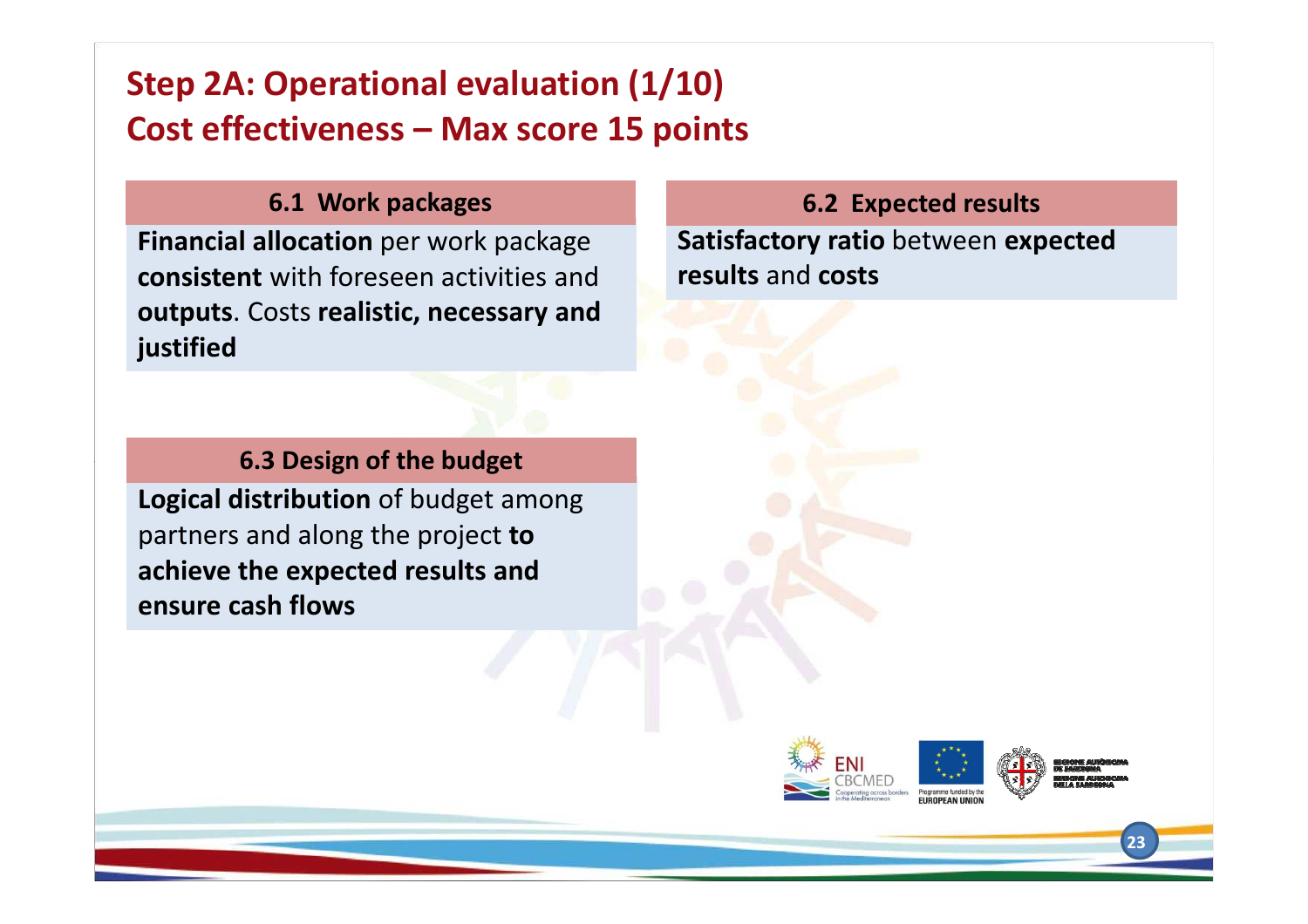## **7. Cost effectiveness (Budget and Financial plan)**

### LL: Project designers tend to over-estimate project budget

R.23 Compute human resources allocation according to a "reasonable" balance with project activities. Keep in mind that under the ENI CBC Med Programme**, only ONE major amendment is allowed in project life time**

R.24 Allocate **financial resources** in relation to **outputs**, and NOT to activities

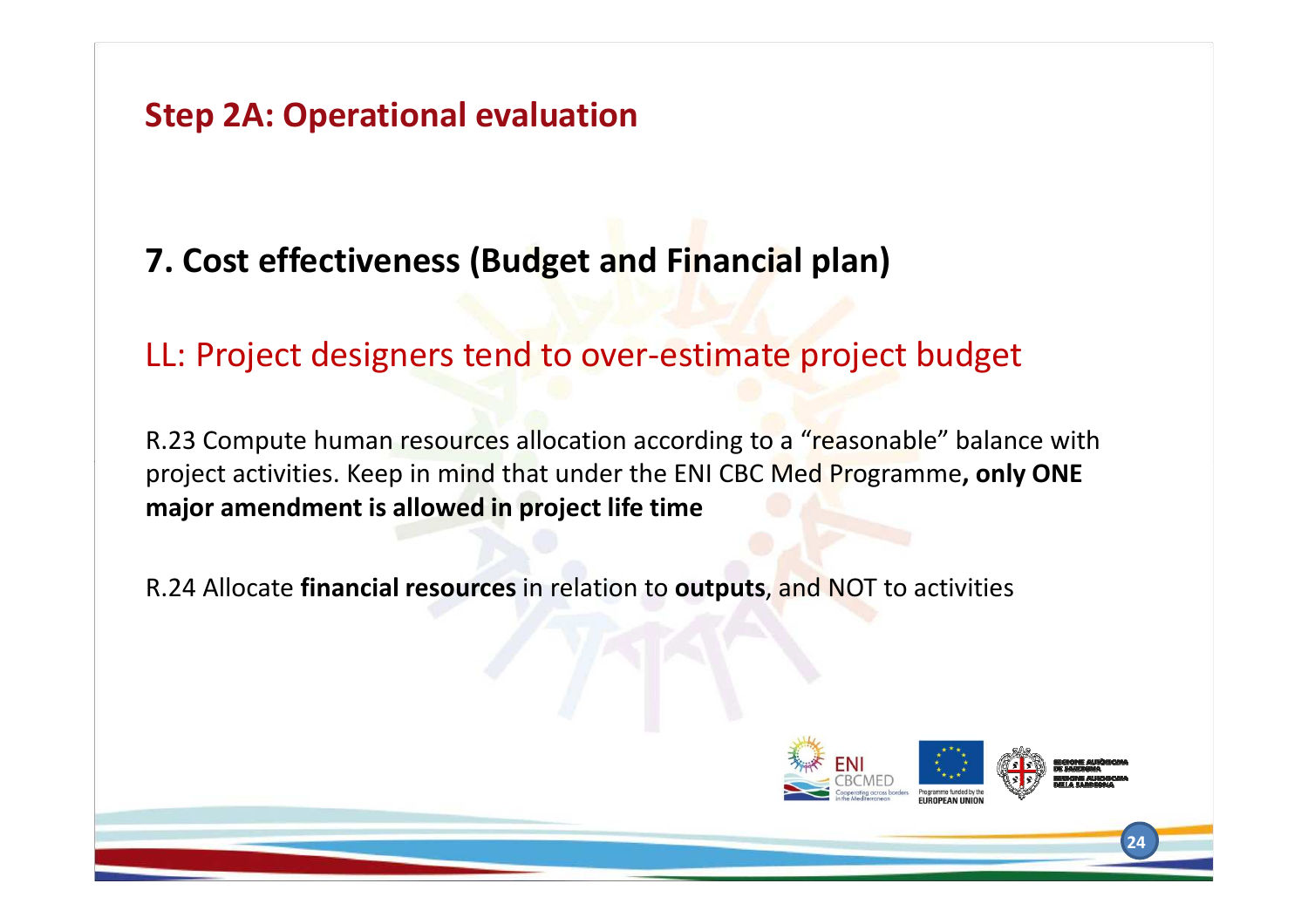**Step 2B: Verification of eligibility** 

## **Verification of eligibility – only for short listed proposals**

LL: **Some partners failed** to fulfil the requirements declared in the previous steps, so affecting the entire partnership. The result was that some good project proposals were non-eligible due tothis unfortunate last-minute short-coming

R.25 Before starting the application process, **make sure that your partners are able to timely deliver the supporting documents**. It is taken for granted that <sup>a</sup> dedicated professional in your team has already explained these requirements to the partners BEFORE the start of the application process

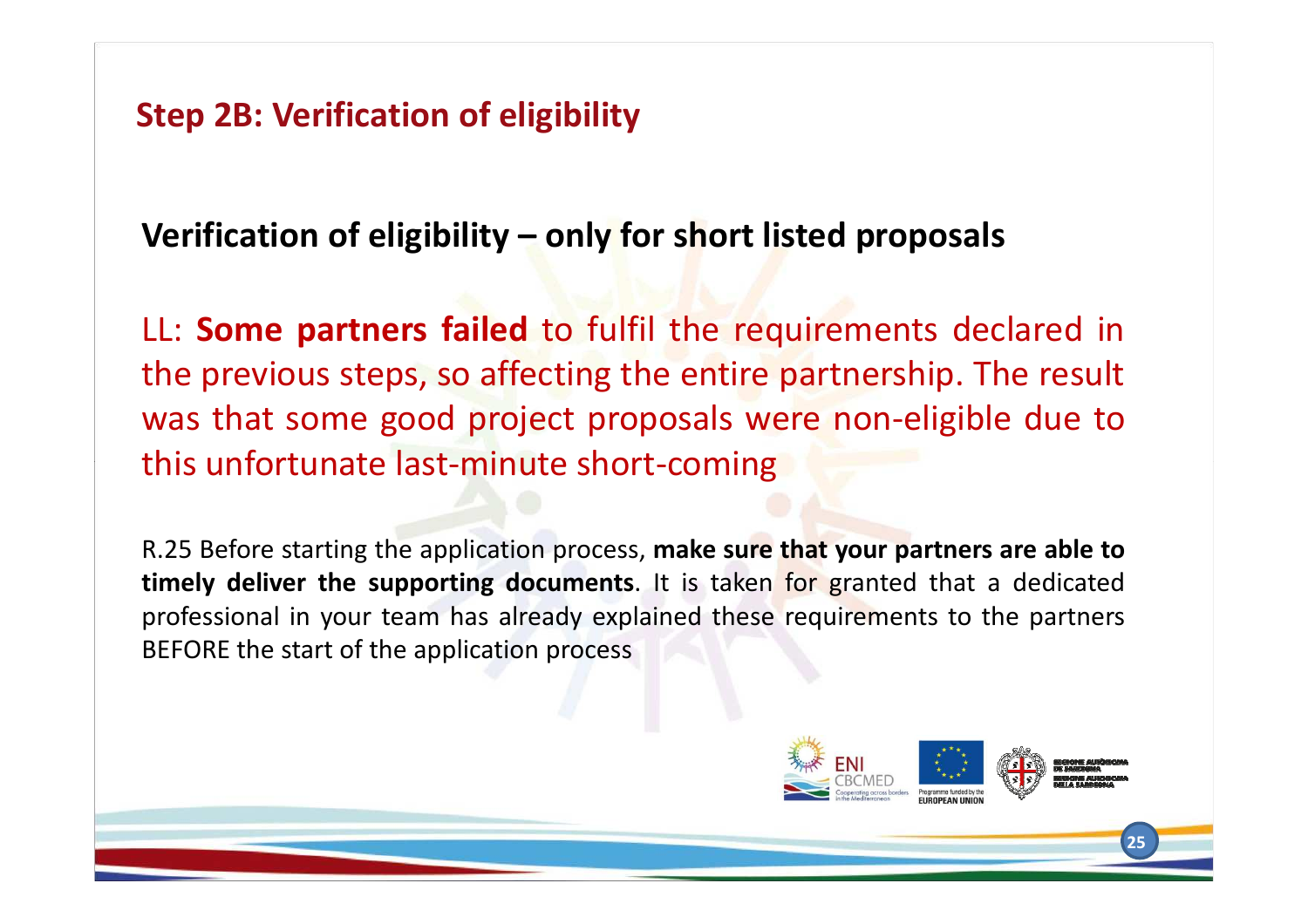## **Supporting documents needed for the eligibility check**

#### **Upon request of the Managing Authority, only for shortlisted project proposals:**

**Legal entity sheet**, duly completed and signed by the Applicant

**The statutes or articles of association** of the **applicant** and the **partner organisations** proving their legal status

Composition of the **Management Board** or other relevant documents

**The Financial Identification form**, certified by the bank to which the payments will be made. This bank must be located in the country where the Applicant is registered

**The Partnership Agreement** signed by the Applicant and all partners

**The external audit official report** on Applicant's annual accounts for the last 3 financial years \*

\*This does not apply to public administrations, public bodies (including bodies governed by public law) and international organisations.